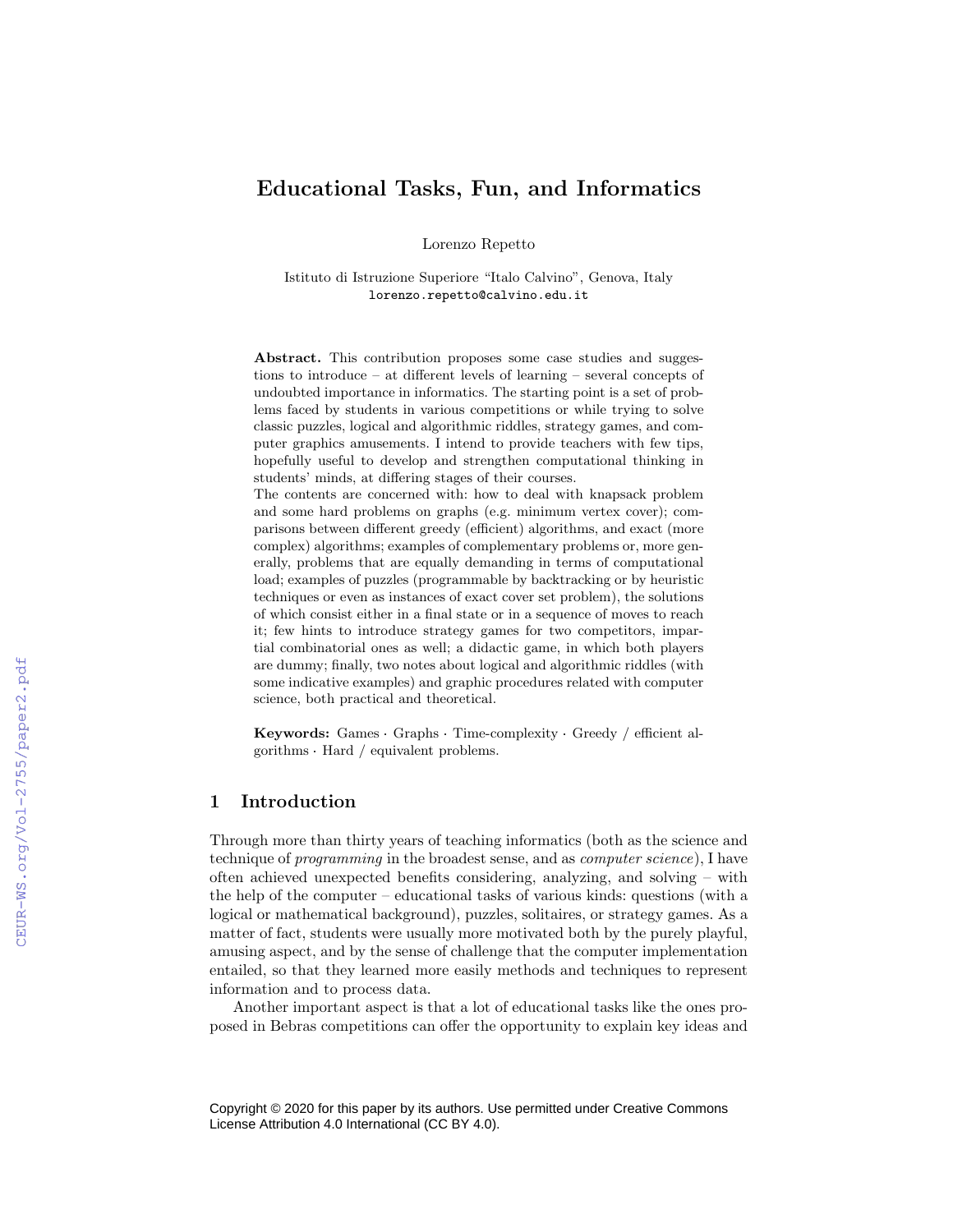concepts at different levels of thinking skills: beginning with notions understandable by children and culminating in generalizations and formalization which can be covered in a university course, grasping the features of computational complexity, as well as power and limits of computing mechanisms.

The concept of  $game$  – in a broad sense – can be found in all cultures and in all historical periods, and there are many sectors of computer science benefiting from it: artificial intelligence, security, distributed computing, and so on. Only a few topics are proposed and discussed in this paper: suggestions and indications useful to find or create others are provided. Teachers will find countless ideas and hints in [1–5] and in the "canonical" fifteen books encompassing Martin Gardner's "Mathematical Games" columns from Scientific American, written by this prolific and unforgettable author from 1957 to 1980 and beyond. Italian teachers can also get inspiration from my book [6]; the short reports presented here are taken from it.

# 2 Efficient algorithms and hard problems

In Bebras competitions [7] instances of classic problems in informatics are often proposed in the form of educational tasks, in a realistic or fairytale scenario. Moreover, with a bit of imagination, you can always devise new questions or puzzles, in order to illustrate, for instance:

- "efficient" algorithms on unweighted (and possibly directed) graphs; e.g. to build a maximal tree, containing all the vertices reachable from a given starting vertex, either in depth (Depth-First Search), using the system stack, or in breadth (Breadth-First Search), using a queue;

- "efficient" algorithms on weighted (usually undirected) graphs; e.g. to find a "covering" tree of minimum weight (Minimum Spanning Tree, or MST). I would like to mention three *greedy algorithms* – following three different rules – due to O. Borůvka, J. B. Kruskal, and V. Jarník-R. C. Prim, respectively. The first is the oldest of all, dating back almost a century ago; the second one is the easiest to understand: the two "closest" vertices are connected at each step, making sure that no cycle is created; the third one inspired E. W. Dijkstra for the design of his famous algorithm to find the least cost paths from a given vertex to each of the others, more generally in a directed graph;

- "hard" problems on unweighted (and undirected) graphs; e.g. Minimum Vertex Cover and Maximum Independent Vertex Set (two "complementary" subset problems, which we will discuss later);

- "hard" problems on weighted graphs; e.g. Travelling-Salesman Problem, or TSP (a famous permutation problem);

- other "hard" problems; e.g. Bin-Packing (a partition problem), Knapsack (another subset problem; see below), Multiprocessor Scheduling (in which the possible precedence constraints between the processes – with different durations – are expressed by means of a directed acyclic graph).

By efficient algorithm we mean a procedure which, in order to be executed, requires a time at most polynomial (that is to say, bounded above by a polyno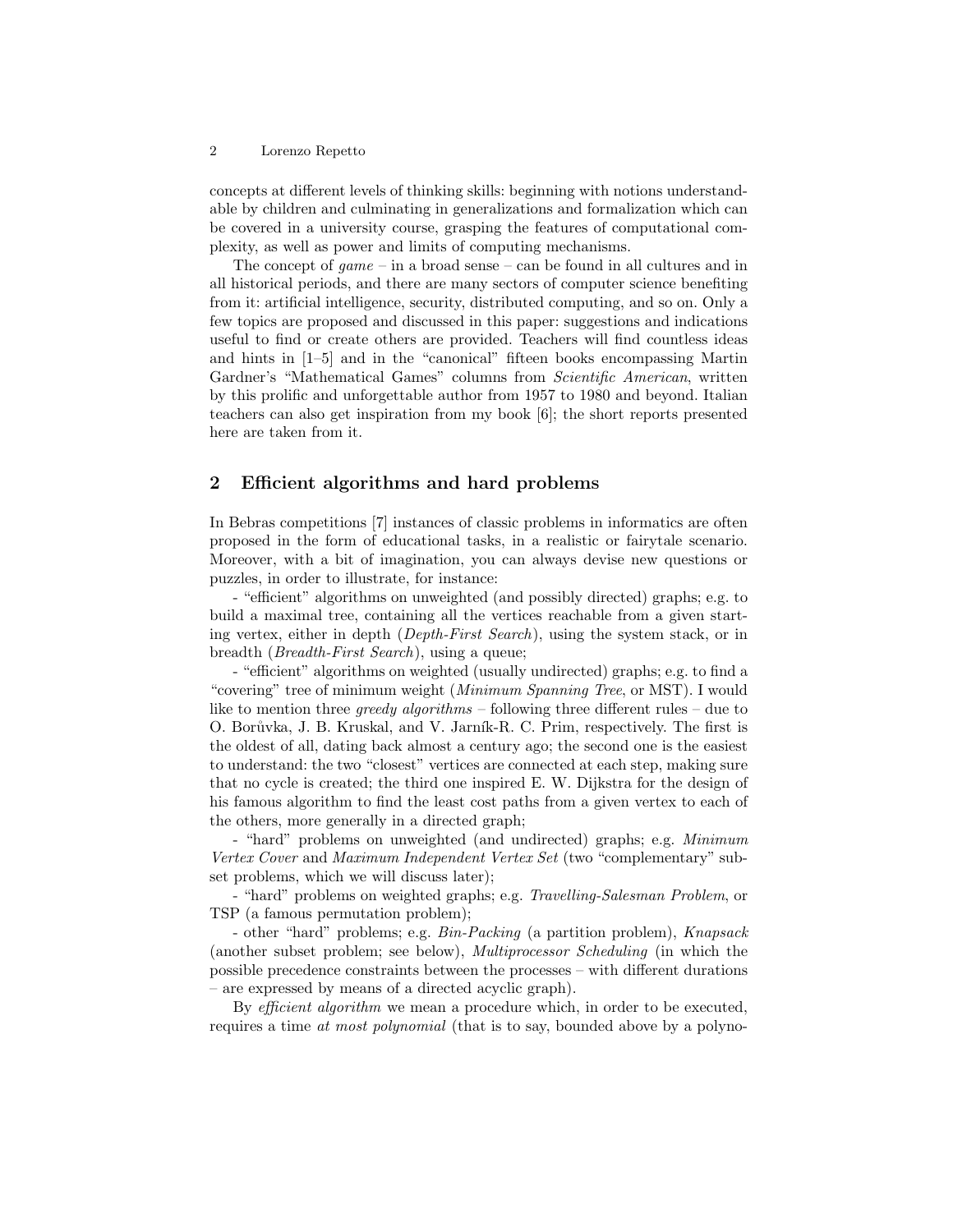mial) in the length of the input data coded in bits. (Usually, then, for practical purposes, it is understood that the degree of this polynomial should not be too high.)

By hard problem we mean, basically, a problem (in general) for which no efficient algorithm, that exactly solve it, is known: either for sure no efficient algorithm exists (as happens for intrinsically exponential problems, e.g. the famous *towers of Hanoi*) or it is unknown whether such an algorithm exists. For the problems mentioned here, this latter meaning applies.

#### 2.1 A first case study: Knapsack

In this subsection let's see how to gradually deal with the "backpack optimizing problem", starting from an instance that I leave to your imagination; it could be a mountaineer packing for a long hike, or a thief who is robbing a shop and wants to accumulate stolen goods of the greatest possible value.

In general, the input data (all positive integers) are:  $P$ , the maximum weight supported by the backpack;  $(p_1, ..., p_n)$  and  $(v_1, ..., v_n)$ , respectively the lists of weights and values of  $n$  objects. The goal is to determine a set of objects whose overall weight is not greater than P and whose overall value is maximum.

The input data of an instance could be for example:  $P = 12$ , weights =  $(1, 2, 3, 3, 5, 6)$ , and values  $= (2, 4, 6, 6, 7, 9)$ ; so,  $n = 6$ . Generally speaking, the value does not necessarily increase with weight and the order in which the objects are arranged does not matter; moreover, the two objects with weight 3 and value 6 could be exactly the same or not.

The first idea that usually comes to mind (even to very young students) is to choose – from time to time – the most valuable object that can still fit in the backpack. It is expressed by a greedy algorithm, which in our case leads to the choice of objects of value 9, 7, and 2 (18 in total) and weighing 6, 5, and 1 (12 in total, leading to a full backpack). But can a higher overall value be achieved?

A side conversation can be started now, illustrating a problem for which there is a greedy algorithm that always leads to an optimal solution (e.g. the aforementioned Kruskal's algorithm to obtain an MST), and yet another classic problem: composing a given sum with the minimum number of coins, of certain denominations, since we dispose of them at will of each denomination. Suppose we choose the largest possible denomination at each step. Well, characterizing the coin systems (each one represented by its list of denominations), for which this greedy procedure leads to the minimum number of coins, is still an open question if there are more than five available denominations. It can be seen that this problem is actually a variant of Knapsack...

Let's start from another reflection: if we were handed over an already partially filled backpack, we will still get the greatest profit by maximizing the value of the objects that can still be added, choosing them among the remaining ones. Overturning the view: supposing that the capacity  $c$  of the backpack increases progressively from 1 to P, at each stage let's ask ourselves what is the maximum value, achievable by having only the first object, or the first two... or all the  $n$ objects (as we said, the order does not matter). When we have to decide whether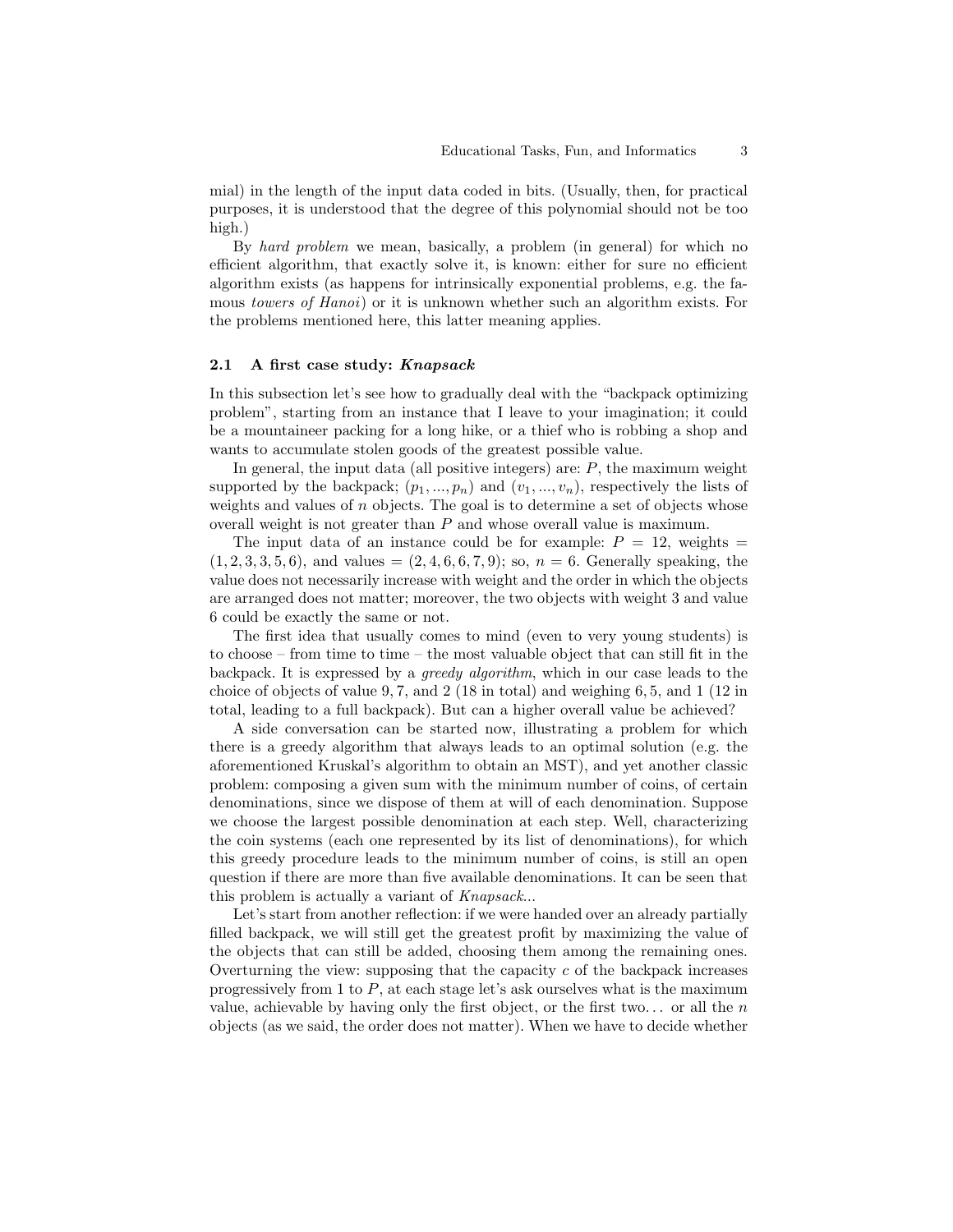to choose the k-th object or not, assuming that its weight does not exceed  $c$ , we will choose it only if its addition manages to improve the overall profit.

This idea leads to the well-known dynamic programming algorithm, which uses a support data structure consisting of a matrix M of integers, with  $P+1$ rows and  $n + 1$  columns, where the first row and the first column (which we suppose have index  $\theta$ ) are filled with  $\theta$ 's (if the backpack cannot contain anything or there is no object, then its value is 0):

```
for c from 1 to Pfor k from 1 to nif p_k > c then M[c, k] := M[c, k - 1];
else M[c, k] := max{M[c - p_k, k - 1] + v_k, M[c, k - 1]};
```
After this, the element  $M[P,n]$  contains the value of an optimal solution – of course, the correctness of any algorithm should always be proved...

To find out which objects to choose, we proceed in the following way:

 $c := P; k := n;$ while  $c > 0$  and  $k > 0$  { if  $M[c, k] \neq M[c, k - 1]$  then { choose the k-th object;  $c := c - p_k$ ; }  $k := k - 1$ ; }

In our case, the application of this algorithm leads us to choose the objects in places 5, 4, 3, and 1, with a total value of 21, and still a full backpack; students can understand the why by doing a hand simulation. Here are other equally good solutions yet: which ones? Which solution is found depends on the order in which the objects (with their respective  $p_k$  and  $v_k$ ) are initially arranged!

At this point, students can be easily stimulated to make some further considerations, on slightly larger instances: what would be the value of the stolen goods if the strategy used by the thief was to always choose "the lightest object" that can fit in the backpack? Or, otherwise, "the object that has the best value/weight ratio"?

If the aim is to fill the backpack as much as possible, then just match the values of the objects with their respective weights. Considering only weights, a formulation of the decision problem (with answer yes or no) asked to establish if the backpack can be filled *exactly* with its maximum weight  $P$ , which is equivalent to ask if the equation

$$
\sum_{i=1}^{n} p_i x_i = P \tag{1}
$$

has solutions when each unknown value  $x_i$  is 0 or 1: this is the *Subset-Sum* problem, which is also found in cryptography. Incidentally, asking the same question for a linear system with integer coefficients does not change the complexity of the problem, which is called *integer (linear)* programming  $0-1$ .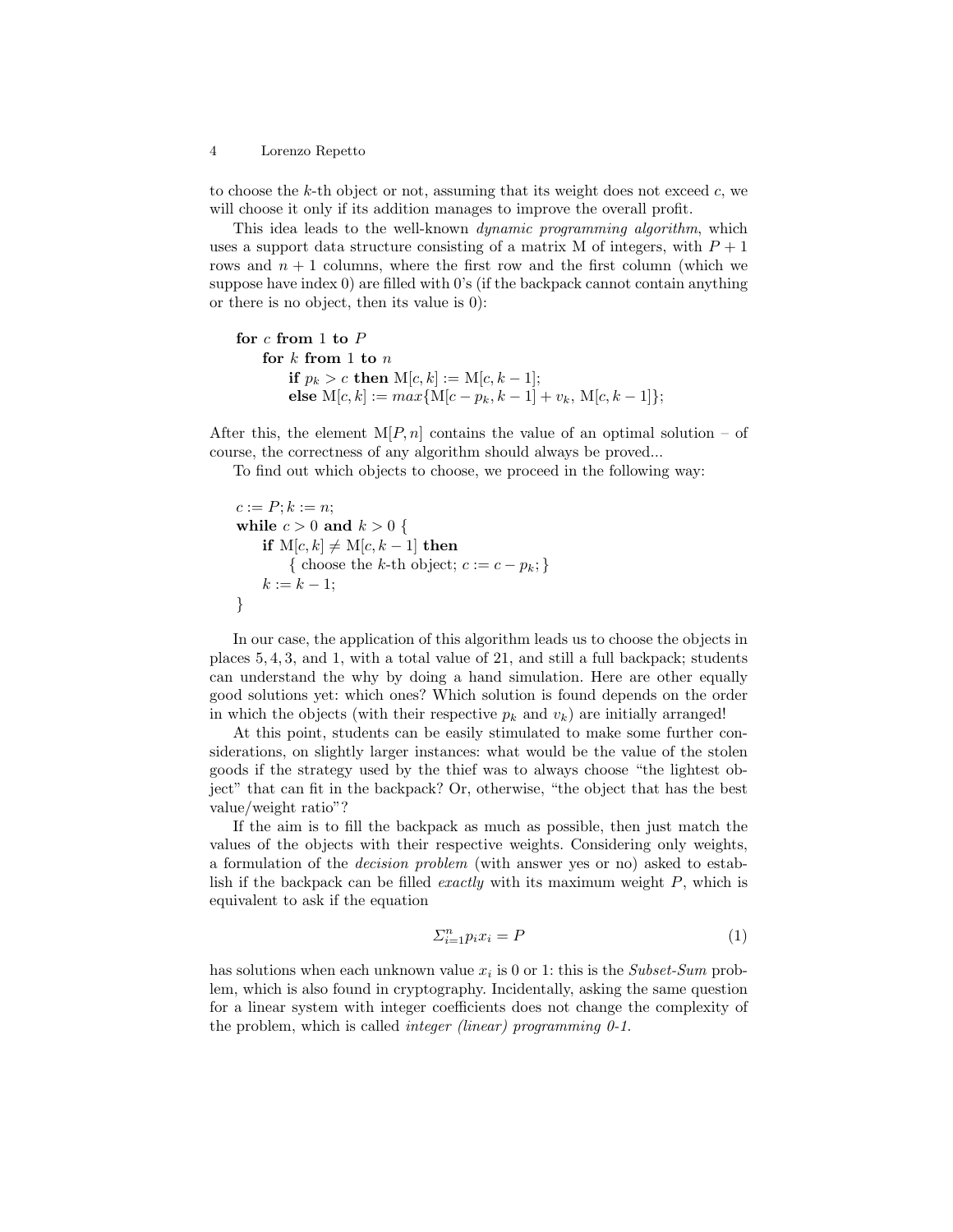A significant variant of Knapsack assumes the unlimited availability of specimens of each type of object; the procedure requires less memory space (two arrays, each of  $P+1$  elements, instead of the matrix M) but its first part still consists of two nested for loops... Talking about computational complexity, the two nested loops would suggest a polynomial time  $(nP)$ , but which is actually exponential in the size of the input data expressed in bits. Nevertheless, when the input is a list of numbers and the execution time is bounded by a polynomial in the greater of these numbers and in the length of the list, we speak of pseudo-polynomial algorithms. And this is our case, so Knapsack is NP-hard but not strongly (unlike, e.g., TSP and Bin-Packing).

How to explain in simple terms what an "NP-hard" problem is? "NP" stands for "Non-deterministic Polynomial" and means that the problem could be generally solved in polynomial time by a hypothetical algorithm such that, if a solution of the problem exists, at each step it makes the right choice to arrive at the closer solution, whereas, if the problem does not admit any solution, at each step it makes the choice leading to further failure. In practice, but for the purposes of our discussion: it is included in those problems to solve which we do not have a time-polynomial algorithm in the bit length of the input data, and we don't even know if such an algorithm there exists – probably not. "Hard" means that any NP problem can be reduced to it (i.e., any instance of any NP problem can be transformed in a suitable instance of it) in polynomial time.

Lastly, you could propose some instances of problems easily solvable by applying the idea of dynamic programming (referring to those processes in which it is required to find the best decisions one after the other, in particular for multistage ones, whose evolution can be described by a directed acyclic graph); it is one of the most general algorithmic techniques together with linear programming and backtracking. For instance: finding an optimal path from the first to the last column of a chessboard, in which each square has its own cost (or benefit) of visit, bearing in mind – as a general principle – that each terminal part of an optimal path is itself an optimal path, for a smaller sub-problem.

### 2.2 A second case study: some "hard" problems on graphs

Starting from a few simple tasks proposed in Bebras competitions, let's see how we can formulate and solve some "hard" problems on unweighted and undirected graphs. For instance, in 2016, the Swiss group produced the scenario sketched in Fig. 1 for a question, the starting point of which was given by a community of beavers who must decide in which of the ten places to build three medical stations for primary health care, so that from each of the other places it is possible to reach a station by swimming through only one water canal.

In general, when a set of vertices of minimum cardinality must be found in an undirected and connected graph, such that each of the other vertices is adjacent to (i.e. joined by an edge with) at least one of these, we have to solve a Minimum Dominating Set (or MDS) problem, which is NP-hard. (Incidentally, the proposed task has eight solutions of cardinality 3, which is the minimum.)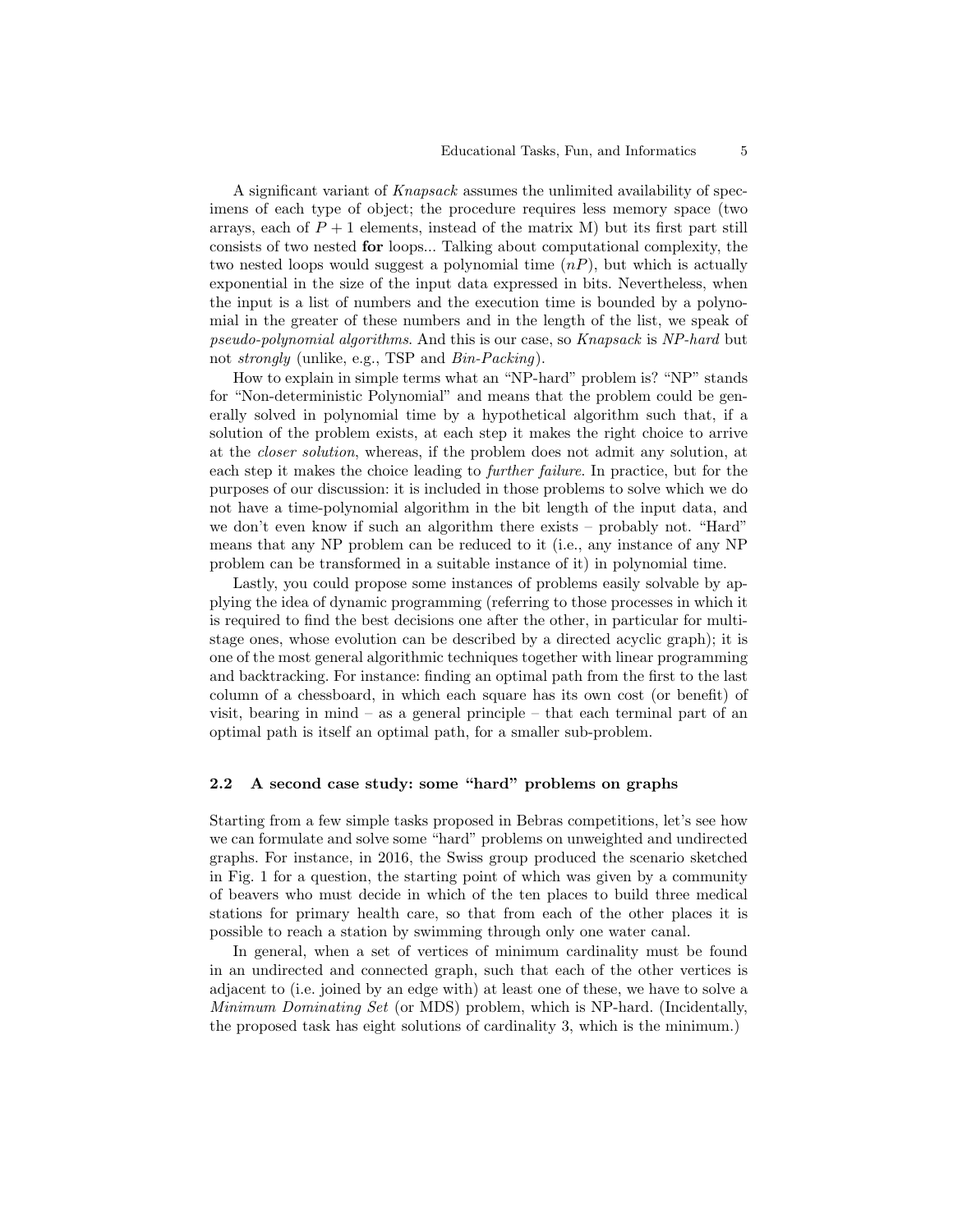

Fig. 1. The ten places of the beavers' community and the canals connecting them.

But, using the same scenario as base, let's ask ourselves another question: since from each place we can check all the water canals having an end at that place, what is the minimum number of places in which to install a watchtower, so that all canals are monitored? In general, this is called Minimum Vertex Cover (or MVC) problem, NP-hard too. If the graph, in addition to being unweighted and undirected, is simple (i.e. without parallel edges), connected and without "loops" (i.e. edges whose endpoints coincide), then it can be represented by a list of pairs  $(u, v)$  with  $u < v$ , denoting the *n* vertices with the numbers from 1 to n. The goal is to determine a set of vertices of minimum cardinality, such that every edge of the graph has at least one of the two endpoints (i.e., is incident to at least one vertex) in this set.

The first greedy idea usually coming to mind to any good student is the following: to construct the vertex cover X (initially empty), at each step choose a vertex  $v$  with maximum degree (the degree of  $v$  is the number of edges incident to v), insert v into X, and delete both v and the edges incident to it (and any vertices that remain isolated, too) from the graph. In our case, at the first step we have two alternatives: C or H, both with degree 4; if we choose H, any subsequent choice, with the same maximum degree, finally leads to one of the two minimum covers  $\{H, K, I, D, A\}$  and  $\{H, K, I, D, C\}$ , both of 5 vertices. But if we initially chose C and, at the second step, B (with degree 3), then we would not find a minimum vertex cover. Therefore, this procedure does not always work; in fact, it is not even a constant-factor approximation algorithm: in bad cases, the ratio between the number of selected vertices and the number of vertices in a minimum cover tends to grow (although logarithmically) as the number of vertices in the graph increases.

A second greedy idea arises from observing that, for each edge, at least one of the two endpoints must be in a minimum vertex cover. So, to build the set X, at each step we choose (at random) an edge, let's say the one between the two vertices  $u$  and  $v$ , we insert both  $u$  and  $v$  into X, and we delete  $u$  and  $v$ , as well as each edge incident to  $u$  or  $v$ , from the graph. In the proposed example, no choice leads to an optimal solution; if we indeed are unlucky, we will even take all the vertices! In general, in the worst case, the cardinality of the resulting vertex cover is twice the minimum: this is therefore an approximation algorithm with a constant factor of 2. For instance, in the case of  $K_{n,n}$  (i.e. the bipartite graph with  $n$  vertices in each of the two parts, and each vertex of one part joined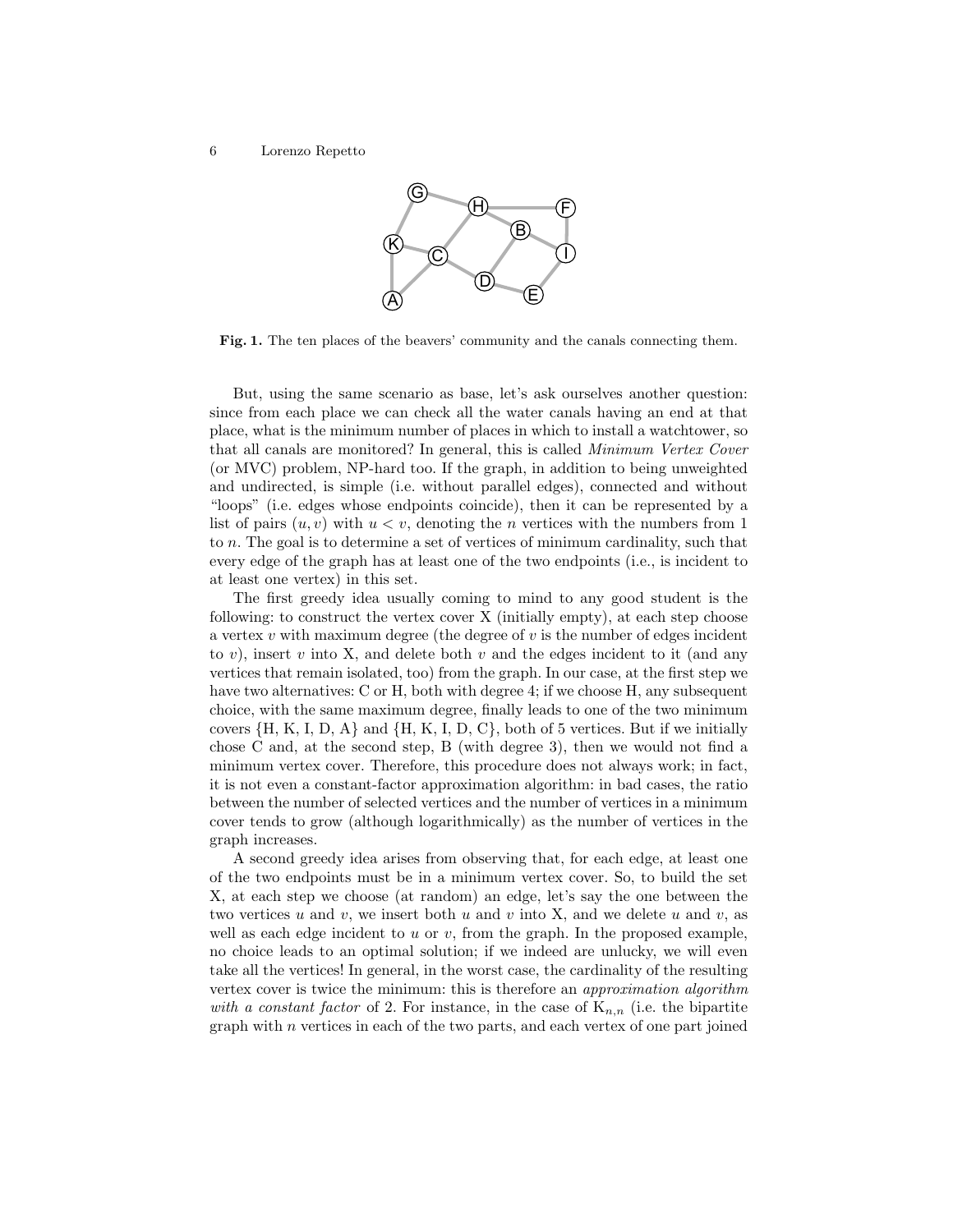by an edge to each vertex of the other part) all  $2n$  vertices are taken, whereas each of the two minimum covers contains only n vertices. (It should be noted that, however, on any bipartite graph the problem can be solved efficiently.)

One could think of combining the two criteria, choosing an edge not at random, but with the maximum sum of the degrees of its two endpoints. In the case of  $K_{n,n}$  there would be no benefit; in our example, we would get a vertex cover of 8 vertices: it doesn't work! In truth, as we said, MVC is an NP-hard problem.

Nevertheless, the second greedy algorithm suggests an easy way for a procedure that gives an optimal solution: we also calculate what is obtained by inserting only  $u$  or only  $v$  into X, bearing in mind that, when adding only one of the two, we must necessarily add at the same time also all vertices adjacent to the other. For instance, in Fig. 1, if we consider the edge between C and H, choosing H and excluding C, we need to include D, A, and K. We can finally formulate an algorithm to achieve an optimal solution, given the graph G.

a. If G has no edges, then return the empty set (of vertices). End.

b. Otherwise, let  $(u, v)$  be an arbitrarily chosen edge of G; recursively, and if possible in parallel, solve the following three problems:

- 1.  $X := \{w | (w, u) \text{ is an edge of } G \}$  and let  $G_1$  be the graph obtained by removing from G the vertices belonging to X and the edges incident to them; let  $X_1$ be the solution found when  $G_1$  is given; finally,  $X_1 := X_1 \cup X$ .
- 2.  $X := \{w | (w, v) \text{ is an edge of } G\}$  and let  $G_2$  be the graph obtained by removing from G the vertices belonging to X and the edges incident to them; let  $X_2$ be the solution found when  $G_2$  is given; finally,  $X_2 := X_2 \cup X$ .
- 3. Let  $G_3$  be the graph obtained by removing from G the vertices u and v and the edges incident to them; let  $X_3$  be the solution found when  $G_3$  is given; finally,  $X_3 := X_3 \cup \{u, v\}.$

c. Return the set with the least cardinality, between  $X_1$ ,  $X_2$ , and  $X_3$ . End.

If k is the number of vertices belonging to a minimum cover, you can prove that the depth reached by the algorithm just described is at most  $k$ , and therefore its time-complexity has a factor of  $3^k$ .

MVC can be seen as a particular case of Minimum Set Cover (or MSC), a problem that consists in choosing the least number of sets (from a given family of sets) whose union coincides with a given "universe" (often, the family union). To be convinced of this fact, just consider, for each vertex, the set of edges incident to it and, as "universe", the set of all the edges of the graph.

MSC is equivalent to MDS. In fact, if we consider the time required to solve them exactly, we can say that they are equally difficult; more precisely, any instance of one can be transformed, in polynomial time, into a corresponding instance of the other. Let's reduce MDS to MSC: with each vertex  $v$  we associate the set consisting of  $v$  and its neighbors; once covered with the least number of such sets the set of all the vertices, it will be enough to consider – as a solution of MDS – the vertices with which such sets are associated. You can let mature students prove the other way around  $-$  a little more challenging.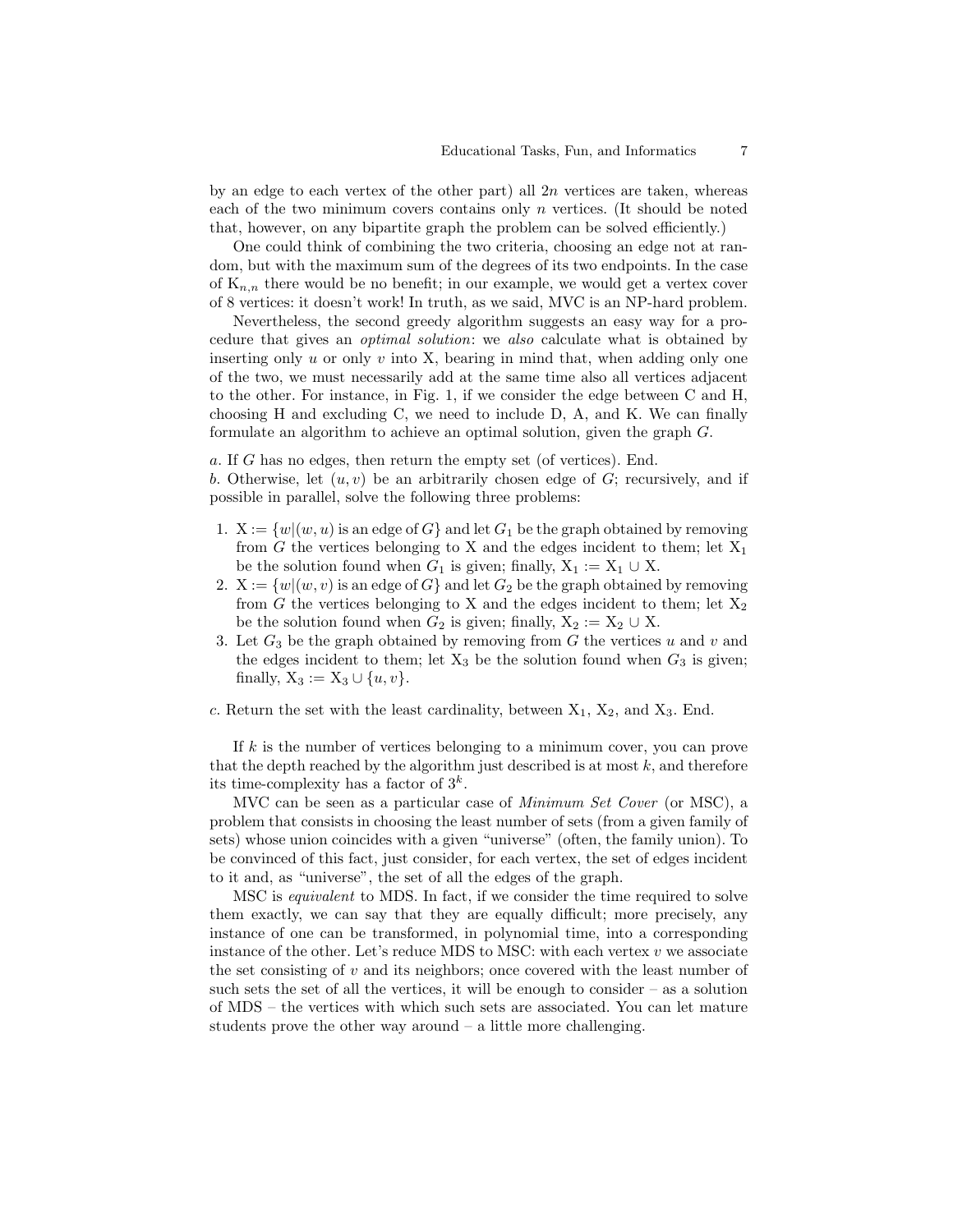In computer science, it may sometimes be convenient to transform our problem into another equivalent to it (or more general), to solve which we already have special software; but then we also need to know how to interpret (easily) the results, to get the solution of the original problem.

If we consider the complement of a minimum vertex cover w.r.t. the set of all the vertices in the graph, we get a solution of another interesting optimization problem: finding the Maximum Independent Vertex Set (or MIVS), a set of vertices of maximum cardinality which, two by two, are not joined by an edge.

If X is a set of vertices, the following statements are equivalent:

- X is an independent set
- every edge is incident to at most one vertex belonging to X
- every edge is incident to at least one vertex not belonging to X

- the complement of X is a vertex cover.

A maximum independent set complements therefore a minimum vertex cover.

The *complement graph* of a graph  $G$  has the same vertices as  $G$ , none of the edges of  $G$ , and all edges (between two different vertices) that are not in  $G$ . An independent set is made up of the vertices belonging to a complete subgraph (clique) in the complement graph, and therefore each solution of a MIVS problem is also a solution of the Maximum Clique problem on the complement graph, and vice versa: they are therefore computationally equivalent problems. The example in Fig. 2 clarifies what has just been said.



Fig. 2. In black, examples of Minimum Vertex Cover (a) and Maximum Independent Vertex Set (b); Maximum Clique in the complement graph (c).

If X is a maximum independent set, for each vertex  $v$  of the graph either  $v$  or at least one of its neighbors belongs to X. To solve exactly an MIVS problem, it is therefore possible to solve several of its reduced size instances, taking then the best; it is hoped to contain in this case the number of such instances, choosing – from time to time – a vertex with minimum degree. The detailed design of an appropriate procedure can be left to mature students.

To conclude, for all the aforementioned "hard" problems on graphs, it can be proposed to solve, recursively and if possible in parallel, two or more subproblems of reduced size, and then to package an exact solution using one of those of the sub-problems that has certain characteristics. Doing so, time grows however exponentially with the number of vertices. The best algorithms for MIVS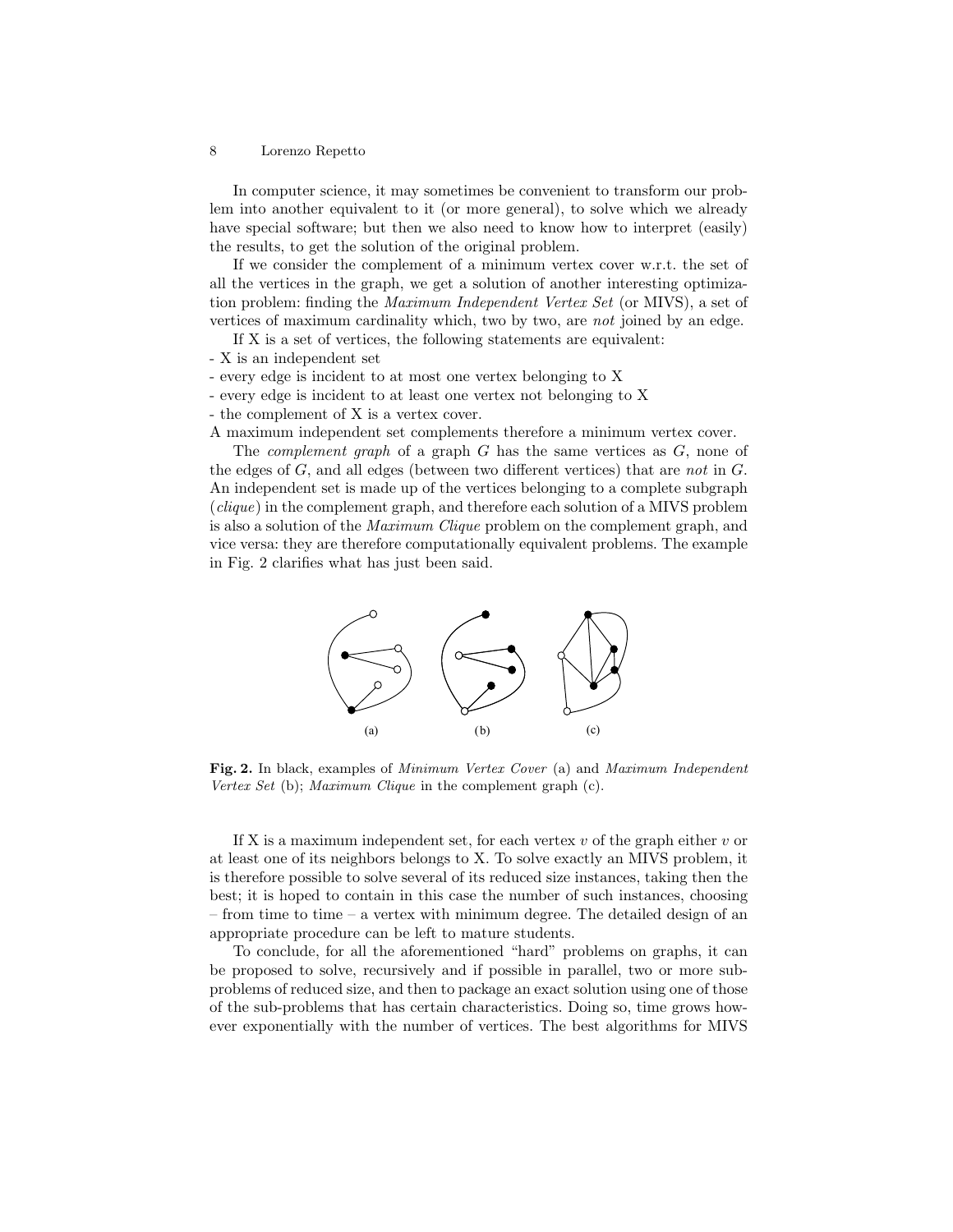so far conceived have indeed a time-complexity of the form  $c^n$ , where n is the number of vertices in the graph and  $c$  is a constant slightly greater than 1.2.

### 3 Puzzles

There are many fun puzzles that can be solved, more or less laboriously, with the help of a computer. Some of them are easily "programmable" using the backtracking technique, actually based on a "trial and error" procedure. If we get to an impasse, the idea is to go back to the last previous crossroads and choose another path, and if there are no other possibilities, then we backtrack one more step back, and so on. Sooner or later, either a solution is reached or all possible paths have been tried in vain and fruitlessly; in the second case, then, the particular instance of the problem does not admit any solution.

If a solution really exists, the one we will find might be entirely contained in the "final state", and it doesn't matter how we got there. To avoid running into loops, if there is this danger, we will have to leave a trace of the path – which will eventually indicate the solution found – in the current state. Examples of this type of puzzle are: Sudoku; classic puzzles with interlocking tiles, without knowing the final image or the final arrangement of the tiles; the drawing of a tour (open or closed) of the knight on a chessboard (square or rectangular or other shape), or the design of a path to get out of a labyrinth: the unknown final state, which must be reached, is precisely the solution to the problem. We could also force the continuation of the process after finding a solution and perform an exhaustive search for all solutions, providing that the time required does not become prohibitive.

The completion of a Sudoku scheme can also be seen as an instance of Exact Cover Set (or ECS; an NP-hard problem which, unlike MSC, requires that each element of the universal set be covered once and only once, i.e., the sets chosen are two by two disjoint, but not necessarily as few as possible) or dealt – at least for the most part – exploiting ad hoc techniques.

One of the first programs that used the backtracking technique is due to the eminent logician Dana S. Scott, who created it in 1958, with the help of Hale F. Trotter, just to get all the essentially different solutions of a combinatorial puzzle with the 12 pentominoes [8]: it was a question of forming an  $8 \times 8$  square, with a  $2 \times 2$  hole in the center. This puzzle can be traced back to three instances of ECS. Incidentally, there are 65 different solutions, found by Scott-Trotter's program in about 3.5 hours.

Then there are puzzles a little more complicated to "program", where a solution (if any) consists in the sequence of transitions (or moves), not known, which led from the initial state to the final state (of success), perhaps already known (that is, you know where you want to go, but you don't know how). Sometimes there is no risk of falling into loops (e.g., when the pieces cannot retreat or one of them is removed with each move), but often, on the contrary, it is necessary to keep a list of the states visited along the path traveled so far. In some cases, it is interesting to look for the shortest solution, or one of the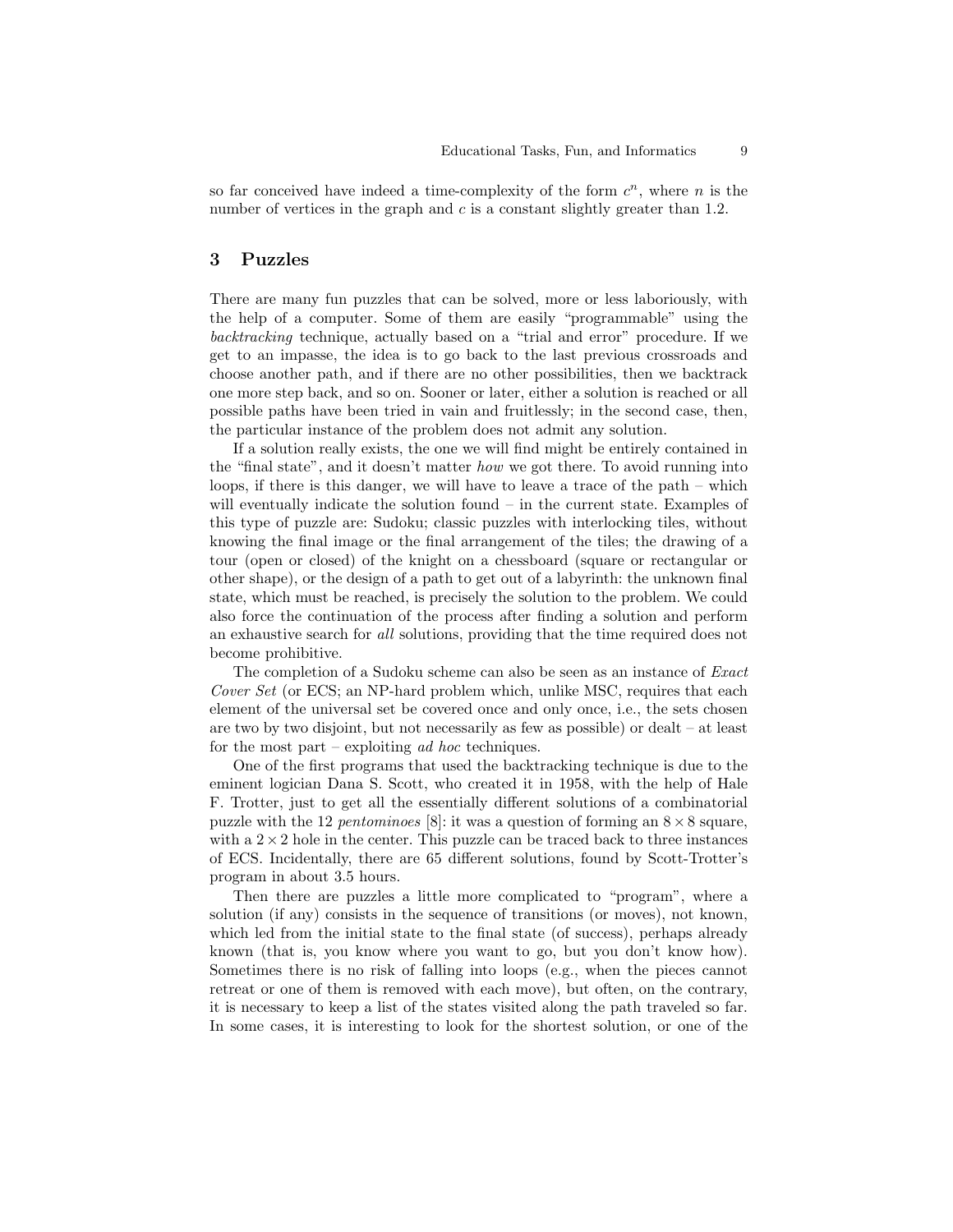shortest, or even all the shortest ones: e.g., in the "English 16" puzzle (first published by W. W. Rouse Ball in 1892) or in the "15" puzzle (perhaps the most famous of the sliding-block puzzles). Of course, if you want to find all the shortest solutions, in addition to forcing backtracking, you need to keep in computer memory a set of solutions (and each solution is a list of states): when a solution of the same length as the others is found, it is added to them; if a shorter solution is found, then it replaces all the others. In the "English 16" puzzle, also known as "Fore and aft", the same position cannot be repeated, and therefore it also makes sense to ask ourselves what the longest solutions are.

In many cases, we can usefully apply a *heuristic algorithm* that performs, for example, a *best-first search* (that gives precedence to the most promising moves, which give more hope to reach near the target, according to an appropriate evaluation function) in which the "cost" of a move is calculated as the sum of the number of moves already made starting from the initial state and the minimum estimated number of moves that remain to be made to reach the final state. If the estimate never exceeds the true number of moves needed to get a solution, then the procedure finds one of the shortest solutions (if at least one solution exists) in a hopefully reasonable amount of time. For instance, in the "15" puzzle, where each move involves the movement of a single tile, an estimate can be made by adding the "Manhattan distances" between each tile and its final position. In this way a lower bound is certainly achieved for the number of remaining moves, since each tile must move at least as many times as the places (both horizontally and vertically) that separate it from its final position.

### 4 Strategy games

Let's consider now strategy games between two competitors, especially zero-sum games with perfect information, in which a computer can be programmed to play (if possible at best) against a human or another software. The popular tic-tactoe, possibly dating back to Ancient Egypt, was the subject of the first video and graphical computer game, for EDSAC at the University of Cambridge, in 1952. As is well known, it is a "futile" game: if neither player makes mistakes, the game ends in a draw. However, it can be used as a base to understand some fundamental ideas for solving (in a strong sense) a game, such as the minimax algorithm (maybe in its simplest negamax version) and alpha-beta pruning (or even more modern pruning techniques). You can explain then how to design, instead, a program stopping the analysis at a certain depth; consider, e.g., some of the simplest variants of the Mancala family, where a non-final state can be heuristically evaluated by a subtraction of pieces (or material).

Within the reach of younger students there are the procedures to determine which of the two players has a winning strategy in some *impartial combinato*rial games (characterized by no distinction of material, i.e. the same moves are available to each player, and no possibility of a draw), such as: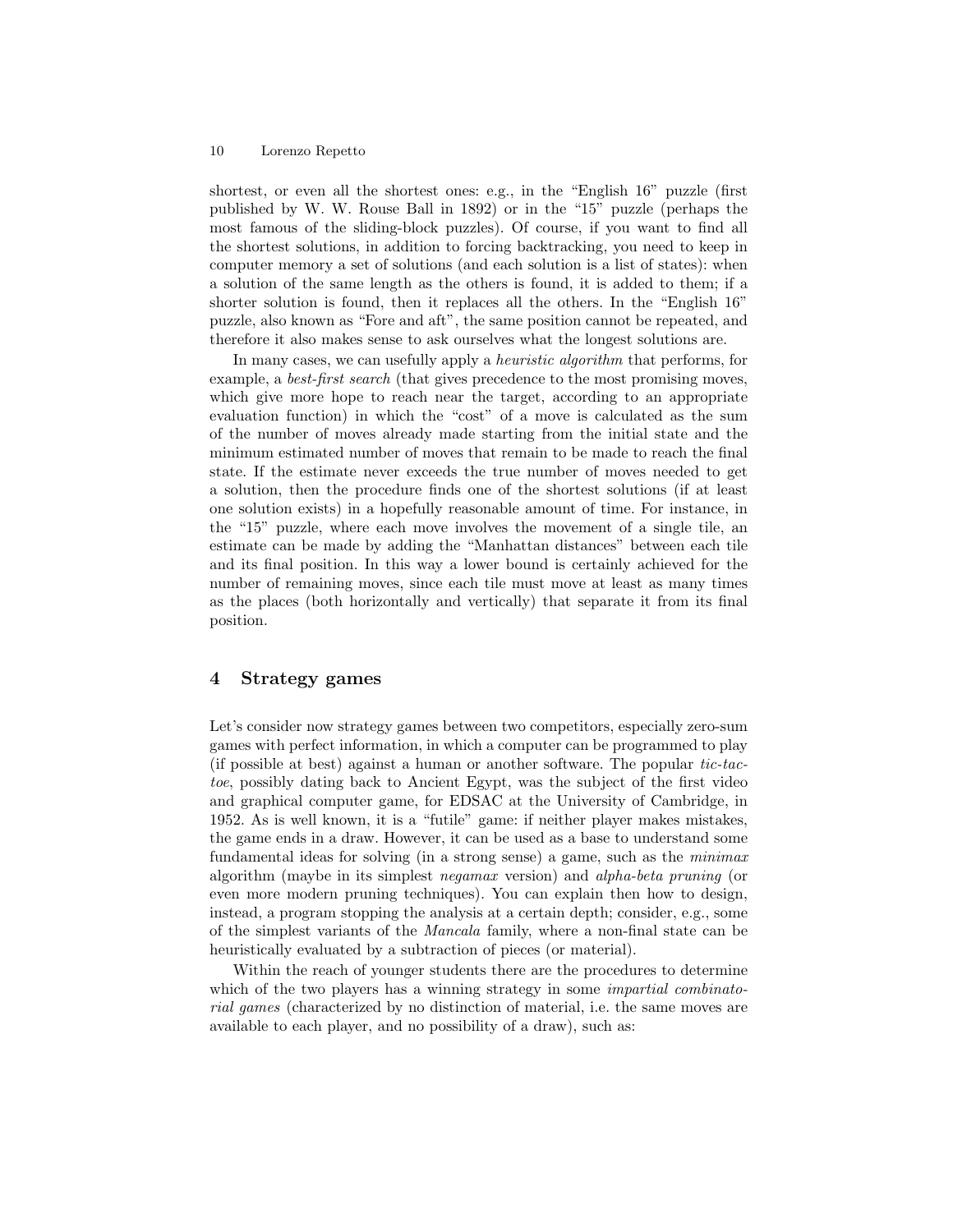- (normal) NIM, the most classic game with matches, paradigmatic of the whole class of impartial combinatorial games: for its analysis, binary numbering and exclusive or operation are needed;

- Euclid's game [9], where, instead, the remainder of integer division, the golden ratio, and also the Fibonacci sequence have a decisive role;

- simple instances of other games on graphs; see, e.g., [10].

Attention should be paid both to infinite games, where if nobody makes mistakes the game doesn't end (e.g. *Pong Hau K'i* and *Picaria*), and to those dummy games in which it seems that the two opponents are playing a game, whereas – in reality – the outcome of each game is established a priori, whatever the choice made by the turn player from time to time. For instance, I propose the following didactic one: let's place  $n$  identical coins on the tabletop; the two players take turns stacking two stacks of the same height (each player's first move is forced, if  $n > 3$ ; and when there are no two stacks of the same height, the player in turn loses. Once  $n$  is fixed, all games end after the same number of moves and with the same winner (either the first or the second player). At the end of each game with  $n$  coins, on the table there will be indeed a stack of k coins for each k in the representation of n as sum of powers of 2. Discarding therefore the least significant bit of the binary number  $n$  and then counting the 1's, if these bits are odd then the first player wins, otherwise the second wins. The sequence that associates the winning player with each  $n$  is related to the famous non-periodic Prouhet-Thue-Morse sequence [11].

Suppose, instead, of starting with a single stack of  $n$  coins; now a turn consists of splitting a single stack into two stacks of different heights, and a player loses when he cannot move because all stacks have height 1 or 2. This game, proposed by P. M. Grundy in 1939, is not a dummy game; however, the characteristics of the winner's sequence are still unknown: it is conjectured that it eventually does become periodic [1], but the question is an unsolved problem.

In certain cases, the same player always has a winning strategy: e.g. the first player in (normal) Kayles, for any row of  $n > 0$  pins.

# 5 Logical and algorithmic riddles

I'd like to recommend the logical riddles concerning with informatics and computers: above all, those designed by the eclectic and brilliant Raymond Smullyan, and not only in the style of the classic questions involving logical deductions. In his book The Lady or the Tiger? [12] (chapters  $9, 16$ , and 17) he proposes formidable questions that highlight – and magically show! – both the undecidability of Turing's halting problem and Gödel's first incompleteness theorem. These themes are then explored in the subsequent Satan, Cantor, and Infinity [13]; in its riddles, some languages that have few essential rules are involved too.

Puzzles with marbles of two or more colours (that combine in sequences or stack in cylinders) can be invented to understand certain properties of string rewriting systems (see Fig. 3 and [6], pp. 349–351) or Post production systems (see [6], pp. 356–357), and their relationship with Turing machines.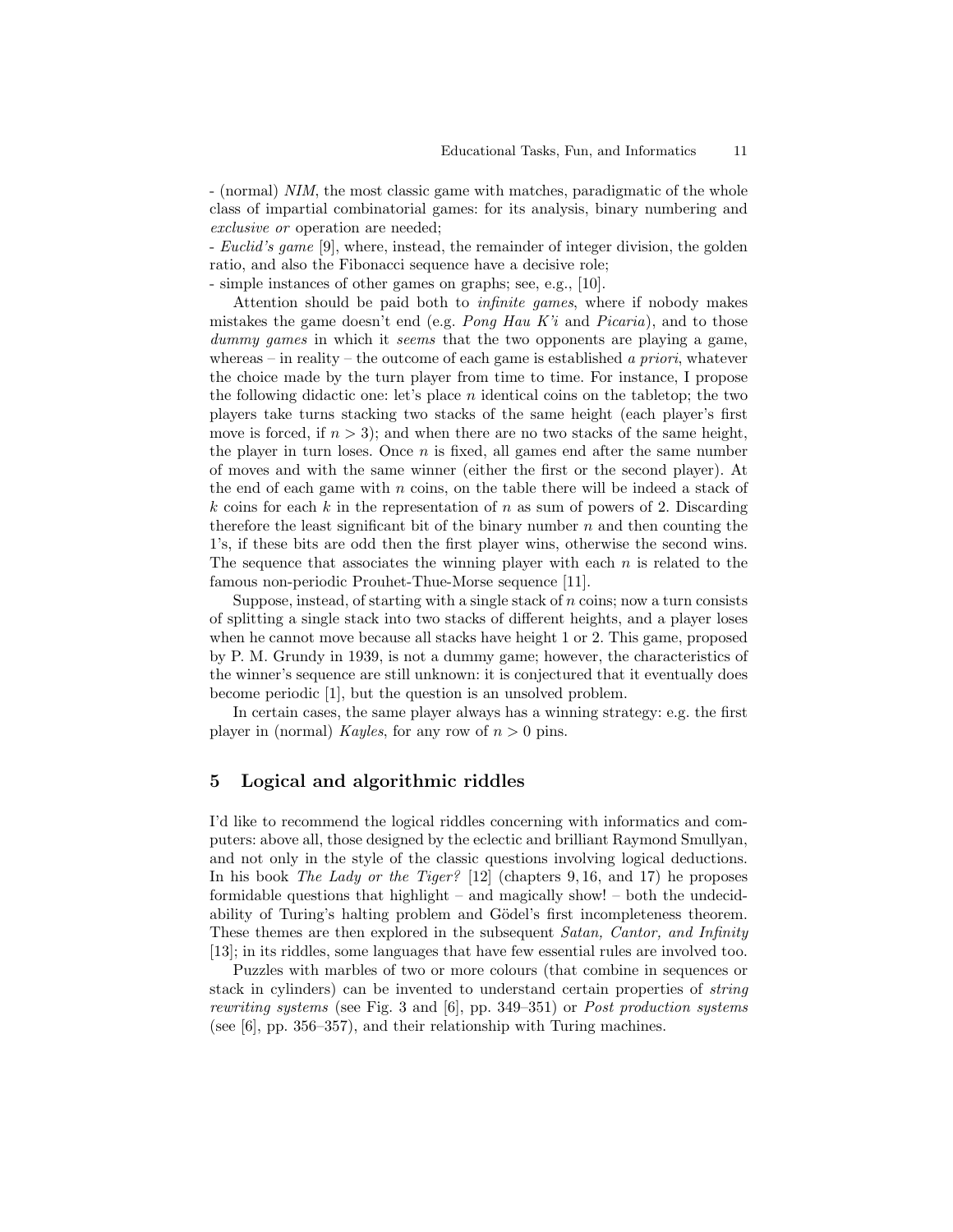

Fig. 3. An example of string rewriting system with only one rule (a). Starting from any sequence of marbles, for instance (b), as long as possible, replace a single occurrence (at a time) of the subsequence on the left in (a) with the one on the right. In this case, the process always ends, whatever the initial sequence; furthermore, when multiple substitutions are allowed in a rewrite step, all alternatives lead to the same final sequence (called normal form of the initial sequence), i.e. the system is confluent. If in rule (a) we add a grey marble at the head of the sequence on the right, then we get a system that does not always terminate.

As a general result, if the system is finitely terminating, then the confluence is decidable; and if it is confluent too, then each sequence has one and only one normal form.

You can moreover exploit instances of *Post's correspondence problem*, in general only semi-decidable (see Fig. 4 and [14]).

In the form of educational tasks, you can formulate new problems; some have appeared in past Bebras competitions, as well as several tasks useful for introducing different classes of formal grammars to define artificial languages.

### 6 Graphic amusements

Among the many instructive graphic entertainments, let me cite the Photomaton [15] (an image processing that repeats a peculiar redistribution of the same pixels and, after surprising effects, finally returns to the initial image) and the Persian recursion [16] (to draw a Persian carpet by assigning a colour to only the four pixels at the corners and then triggering a recursive procedure that applies itself four times, if both sides of the carpet are greater than 2 pixels).

Starting from Voronoi's diagrams, spectacular images – but not cumbersome to get with the computer aid – are shown and explained in two papers written by C. S. Kaplan and available on the net [17, 18].

Cellular automata in one or two dimensions (from S. M. Ulam and J. von Neumann to J. H. Conway and S. Wolfram; visit the truly inexhaustible mine [19]) offer the vision of amazing evolutions in their "digital world", together with their ability to emulate the behavior of complex systems and even with their universal computing power.

Finally, I would like to recall the turmites (C. G. Langton and others; see [20, 19]), i.e. Turing machines in two dimensions, automata able to move on a plane, partitioned into square cells of various colours; these colours, in finite numbers,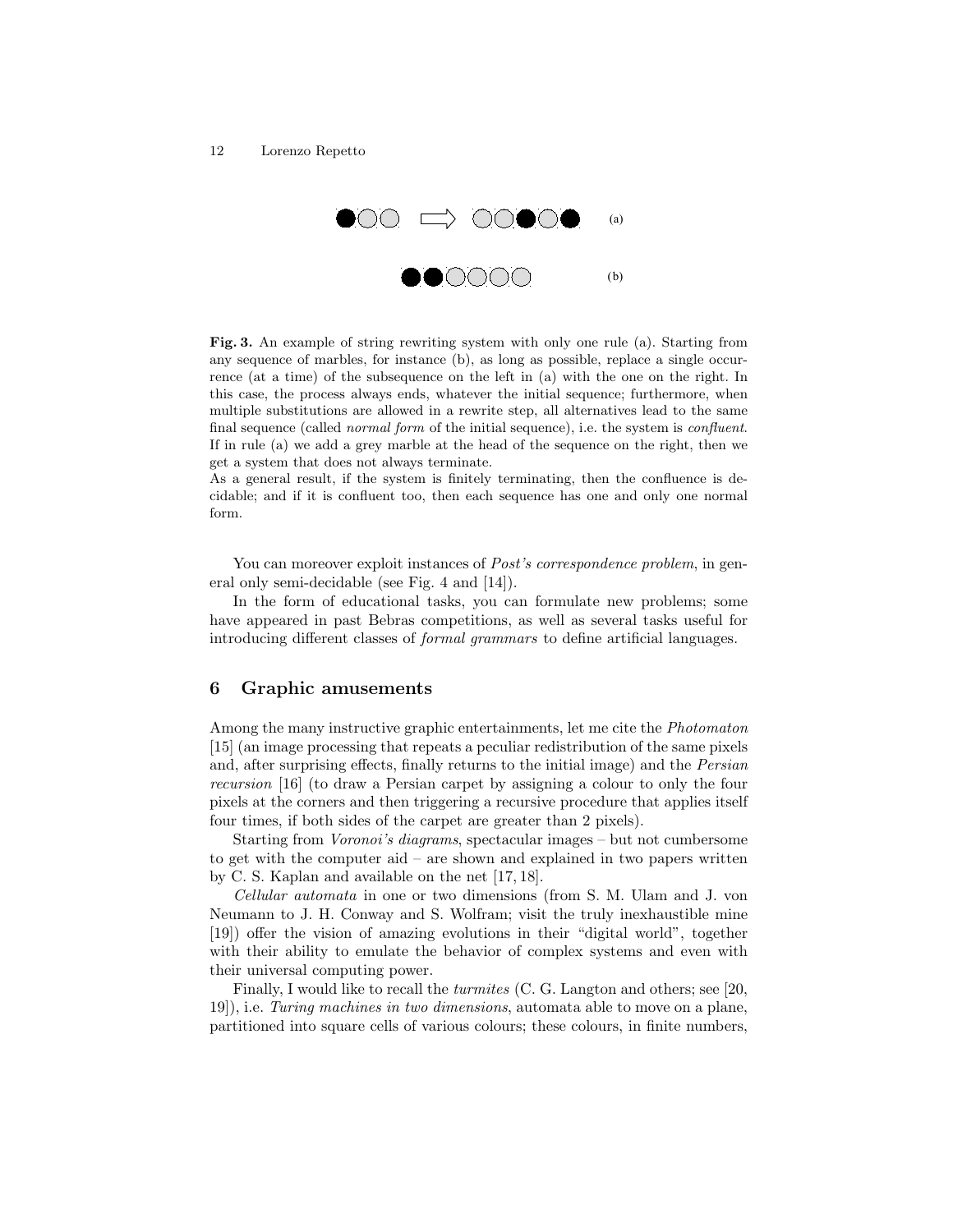

Fig. 4. Whenever you click a numbered button, the corresponding pair of marble stacks falls, from above, into the two cylinders A and B on the right. In these cylinders, initially empty and as high as you want, you have to build two identical nonempty stacks. In this case, apart from repetitions, the only solution is to click 2, 4 and 1 in this order; so button 3 is useless. But, without the two marbles at the base of button 4 (a grey marble at the bottom of stack A and a black one at the bottom of stack B), the task would be impossible.

In general, there is no algorithm able to decide whether two identical stacks can be built or not, given an arbitrary set of  $n > 4$  pairs of marble stacks (i.e., in our riddles, n buttons); when  $n = 2$  the problem is decidable, but with  $n = 3$  or  $n = 4$  we don't know (see [6], pp. 352–355).

play the role of the symbols of the alphabet in a classic Turing machine. One of the cells is occupied by an automaton that can move (orthogonally) only one cell at a time, maybe after changing the colour of the cell it just left, thus composing who knows what fascinating patterns, perhaps related to known mathematical constructions, like a Fibonacci spiral!

# 7 Conclusions

Here I presented two case studies that develop different topics, starting from examples of simple tasks up to the discussion of complex notions step by step. I then gave suggestions or ideas for fun tasks or games, which can be used very well to introduce fundamental algorithmic and programming techniques. Examples like these have been successfully tested over several years in teaching students aged between 16 and 19, but more recently the basic ideas have also been passed on to primary school children. This step has been encouraged by engaging and challenging games designed specifically for younger pupils, which inspired a compelling series of books and teaching materials to pleasantly introduce informatics from nursery school up to the age of 15 [21].